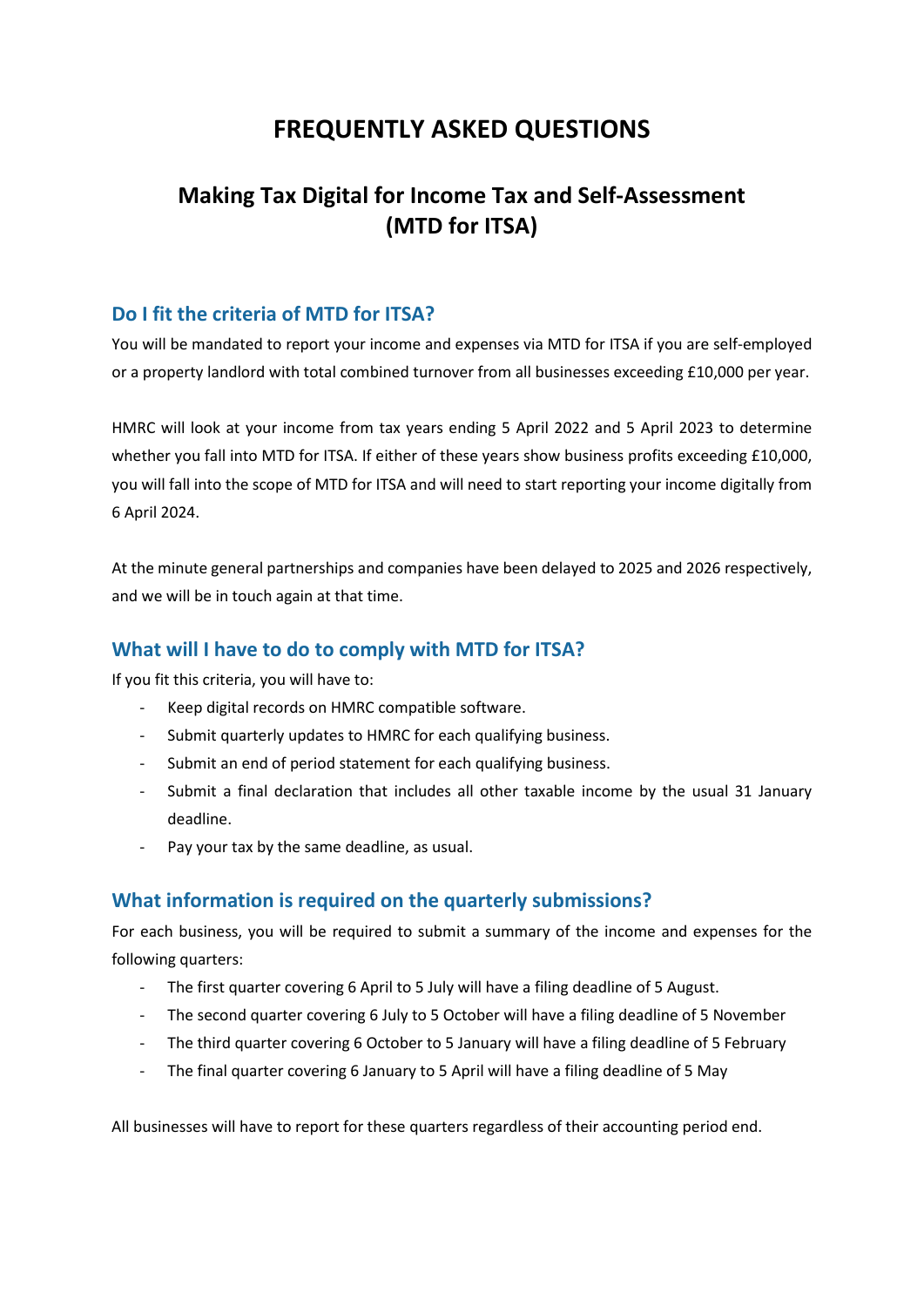You can make a "calendar quarter election" which will slightly change the period end dates to 30 June, 30 September, 31 December and 31 March. The filing deadline with this election in place remains unchanged.

You do not need to provide any narrative, balance sheet figures, or make any tax or accounting adjustments for these submissions.

#### **What information is required on the End of Period Statement (EOPS)?**

An EOPS will include the usual accounting and tax adjustments required to finalise the tax position for each trade or property business. This will be due by the normal self-assessment deadline of 31 January. This is not enough to finalise your affairs as it only covers one element of your income.

#### **What information is required on the Final Declaration?**

A final declaration will crystallise your tax position for the year. Only at this stage do you provide details of all other factors which will determine your tax liability for the tax year.

Unlike the quarterly submissions and the EOPS, there is **one Final Declaration per taxpayer**, not per business and this replaces the usual self-assessment tax return.

#### **I am a sole trader and I have a rental property, how will I be affected?**

Your self-employed income will be classed as one business, and your rental income will be classed as another business. If either of these business (or both combined) exceed the £10,000 turnover threshold, both businesses will be within MTD for ITSA.

Therefore, HMRC will be expecting 8 quarterly submission (4 for each business), 2 End of Period Statements and 1 Final Declaration.

## **I own a rental property jointly and the gross rent is more than £10,000 a year, but my share is below £10,000, how will this impact me?**

Only your share of the gross rental income is considered when looking at whether you need to start reporting by MTD for ITSA. As an example, if you hold a property jointly 50/50 with another person and charge £1,000 a month (gross rental income of £12,000 a year), only your £6,000 share counts towards the threshold.

#### **I am not UK resident or domiciled, do I still need to comply?**

If you are domiciled or resident outside of the UK, you are not exempt from MTD for ITSA, but you only need to comply with MTD for ITSA rules for your **UK based** property and/or self-employment income. Which means that you do not have to report any of your income from outside of the UK.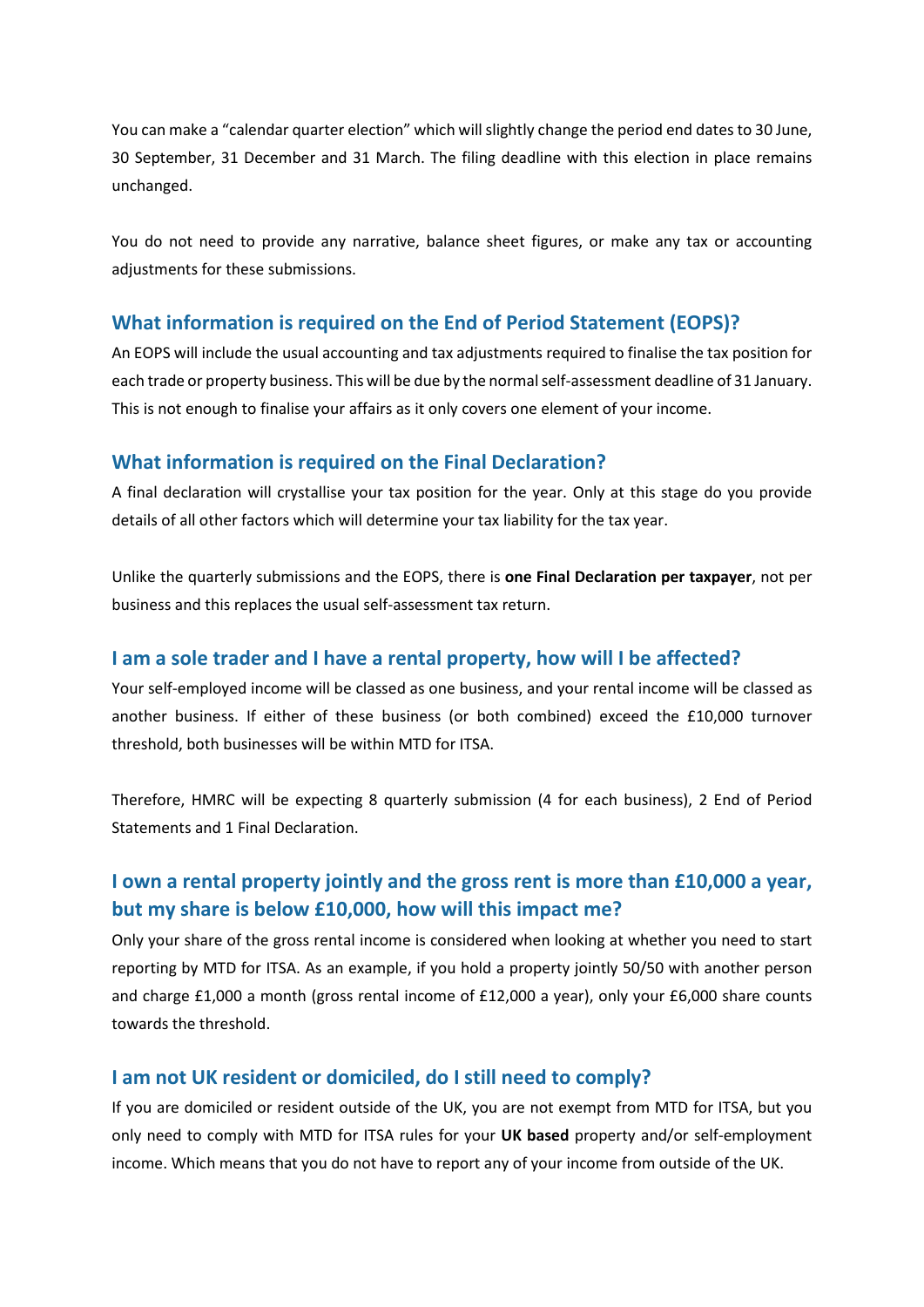## **When will I have to start complying with these rules?**

MTD for ITSA comes into effect from 6 April 2024. Each quarterly return will be due a month after the quarter ends. So the first update needs to be submitted by 5 August 2024 and the final declaration for this period by 31 January 2026. Although it still feels a while away, it might help you to start getting into the habit of digital record keeping before MTD comes in.

Businesses are only allowed to leave MTD for ITSA if the relevant income falls below the threshold for three successive years.

## **Are there any exemptions from MTD for ITSA?**

It is possible to apply to HMRC directly for an exemption if you can show that it's not reasonable or practical for you to use computers or the internet. This may be because:

- of your age;
- of a disability;
- you are running your business from a remote geographical location;
- you object to using computers on religious grounds; or
- any other reason why it's not reasonable or practical.

Each application is considered on a case by case basis.

Businesses that are already exempt from engaging with HMRC through other mandatory digital channels will be exempted from the MTD requirements.

## **Are there any penalties for missing the MTD for ITSA deadlines?**

Despite our best efforts, late submissions do happen, especially when we are expected to report our income more frequently. So HMRC has announced a slightly more lenient, points based penalty system for late submission of MTD for ITSA reporting instead of the flat rate automatic penalty regime. This way it aims to penalise those who repeated fail to comply with HMRC's requirements.

HMRC has also indicated that there will not be penalties charged for inaccuracies on the quarterly submissions, as it is likely there are going to be adjustments made to these figures in the EOPS.

## **I am already registered for MTD for VAT, will those submissions be sufficient for MTD for ITSA?**

Unfortunately no, HMRC will require you to still make MTD for VAT submissions outside of the MTD for ITSA obligations. It may be worth thinking about aligning your VAT quarters to the MTD for ITSA quarters to alleviate the administrative burden of quarterly report to different dates. Each has a separate legal obligation, and so also both will attract penalties.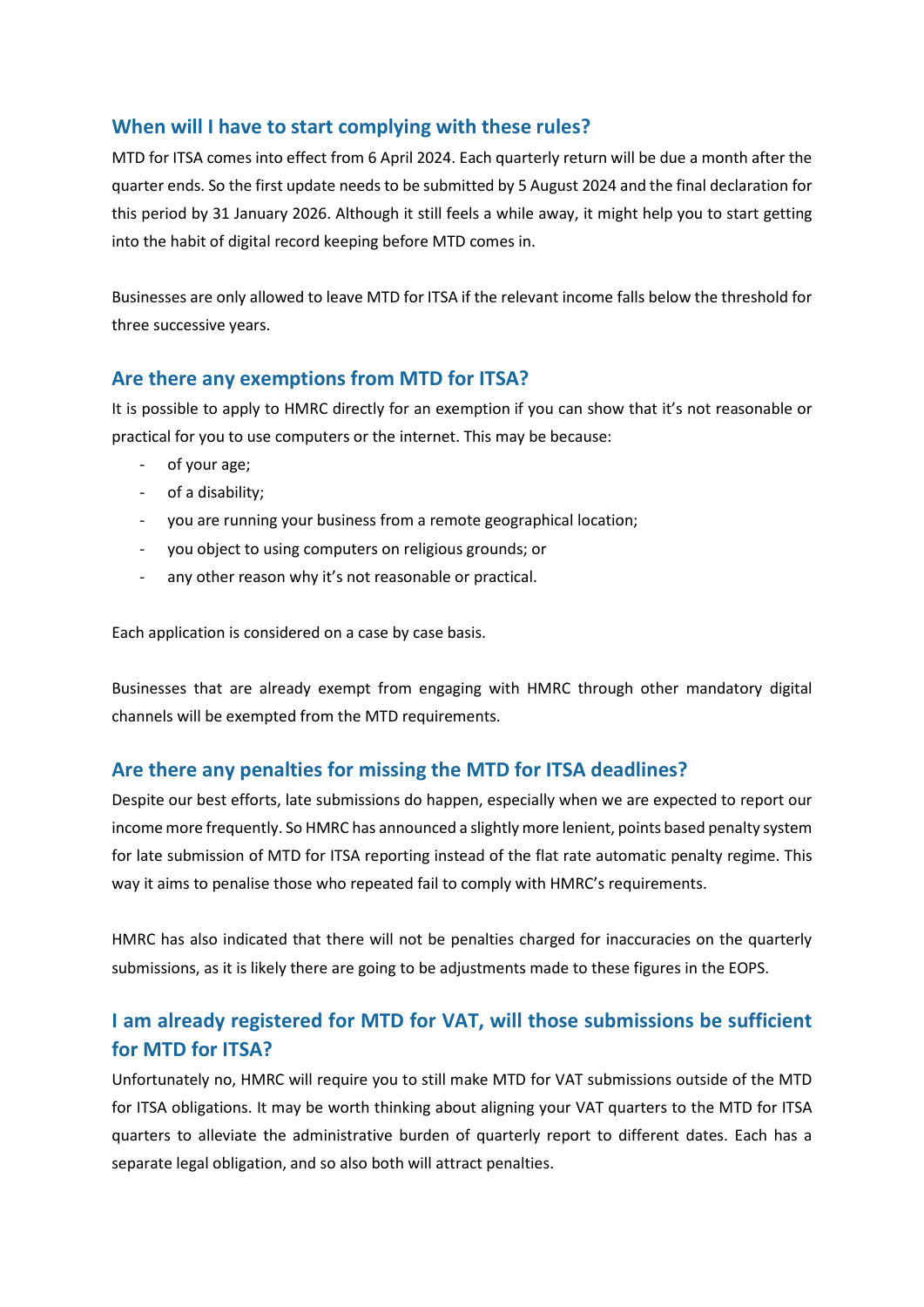## **Do I need to purchase software? If so, which is the best for me?**

HMRC has suggested that software is optimal for MTD for ITSA, as there is less room for error and data deletion, and it may prove difficult to submit the required EOPS or the final declaration without appropriate software to support you.

The aim of MTD for ITSA is to streamline the income tax system, and make it easier and faster to get your tax right. Keeping your business records digitally also makes it easier for you to share information with us, which will save time during the accounts preparation process.

We do have a wide range of software partners that we trust and would recommend, however it is not a one size fits all and we would recommend that you have a chat with our Systems Advisory team to see what we can find that will fit your specific needs.

## **Will Knill James offer support and training for these softwares?**

We will be running a variety of training days online and in person this year and next year for a low fee. The details of these sessions will come out once we are aware of the demand for them. **If you believe you will benefit from this, please let us know by filling in our survey**. We will also continually be adding more information to our website to assist you.

## **How do I sign up for MTD for ITSA, or is it an automatic process?**

HMRC will review your self-assessment tax return and tell you if you must sign up for MTD for ITSA. Your team at Knill James will also be notifying you if we believe you will fall into the criteria of MTD for ITSA between now and 6 April 2024.

To sign up, you must be registered to file self-assessment tax returns and have a government gateway ID and password. You will need your:

- Business name
- Start date
- Email address
- National Insurance number
- Accounting period
- Accounting type such as cash or standard accounting.

You can currently only sign up through a recognised provider offering software that is compatible for MTD for ITSA. As agents, we can do this procedure for you through our agent services account.

HMRC is currently running a pilot for MTD for ITSA, so if you'd like to get started now, please let us know.